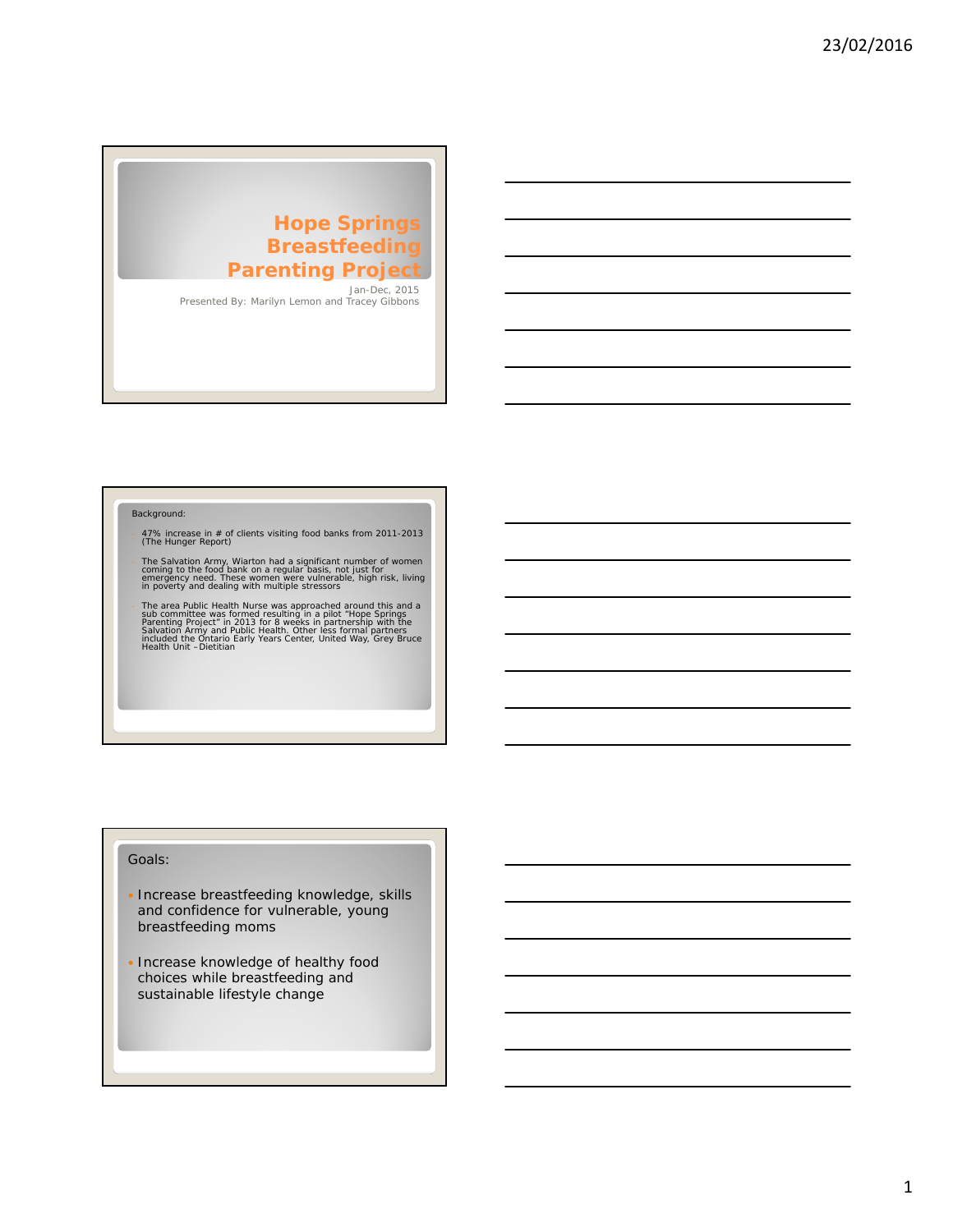### Strategies:

- 1. Personal Skill Building: community kitchen, nutrition session and supermarket tour with Health Unit Dietitian
- 2. Self Help/Mutual Support: education/information sharing done in different styles i.e. cooking with Good Food Box, role modeling with peer mentor (s).



## Sustainability:

- 1. Approach local clubs like Rotary Club to support funding and sustainability
- 2. Proposal to The Salvation Army of Canada for ongoing financial support
- 3. Continue with GFB at subsidized cost
- 4. Regular Community Kitchens led by the peer mentor and Salvation Army trained volunteers